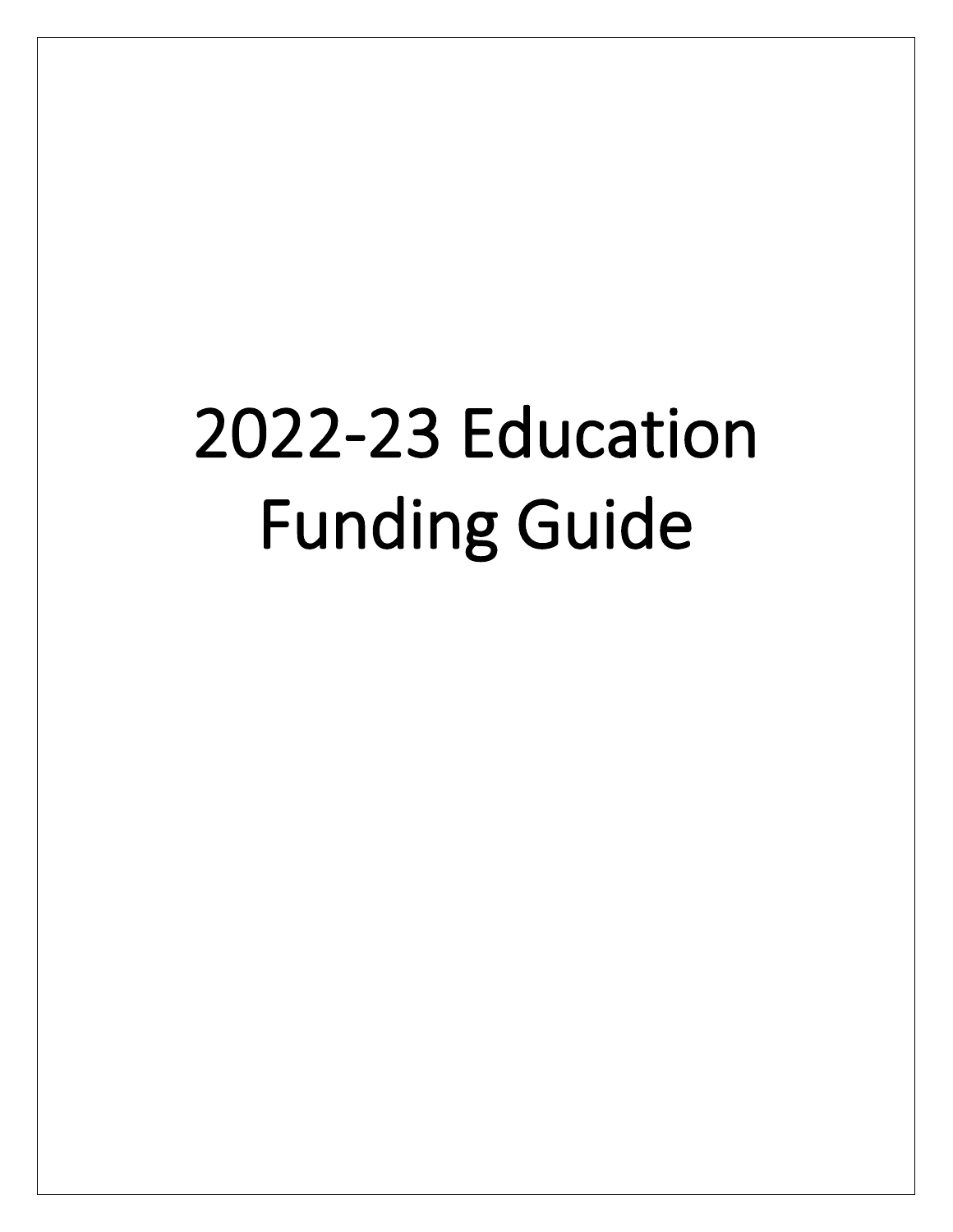# **INTRODUCTION**

All students deserve to have every opportunity to reach their full potential and succeed personally and academically, with access to rich learning experiences that provide a strong foundation of confidence that continues throughout their lives. Schools should be safe and welcoming places where all students are provided the opportunity to gain the knowledge and skills they need to achieve success and follow their chosen pathways after graduation including work, college, apprenticeship or university. Educators and school/system leaders need to have the knowledge and skills to create conditions that better support and serve all students. Together with our renewed focus on achievement, equity and mental health and well-being, Ontario's publicly funded education system commits to addressing systemic barriers and combating racism and all forms of discrimination to foster an inclusive learning environment for all students and staff.

Since COVID-19 has emerged as an unprecedented public health issue, the government has been diligently monitoring the situation, including ongoing risks related to variants of concern and alignment with broader provincial guidance and direction. The ministry will continue to work with the Chief Medical Officer of Health and local public health units (PHUs) to assess key measures to inform and update provincial guidance and direction, as necessary.

While there is important progress being made in the delivery of vaccines, the health and safety of students and staff remains a top priority. In advance of the 2021-22 school year, the Ontario government announced more than \$1.6 billion in resources to protect schools against COVID-19 with a continued focus this school year on supporting the health, safety and well-being of students, families and staff.

As you are aware, this year's Grants for Student Needs (GSN) is projected to be \$25.6 billion – representing an increase in funding of \$561 million over the 2020-21 school year. This historic level of support reflects the third straight year it has increased under the current government. In addition, funding through the Priorities and Partnerships Fund (PPF) will include over \$288 million to fund approximately 150 initiatives that include a focus on strengthening math skills, access to mental health supports, anti-racism and support for children with disabilities.

[For more information about the current education funding model, please see the 2021-22](http://www.edu.gov.on.ca/eng/policyfunding/funding.html) Education Funding page of the Ministry of Education's website.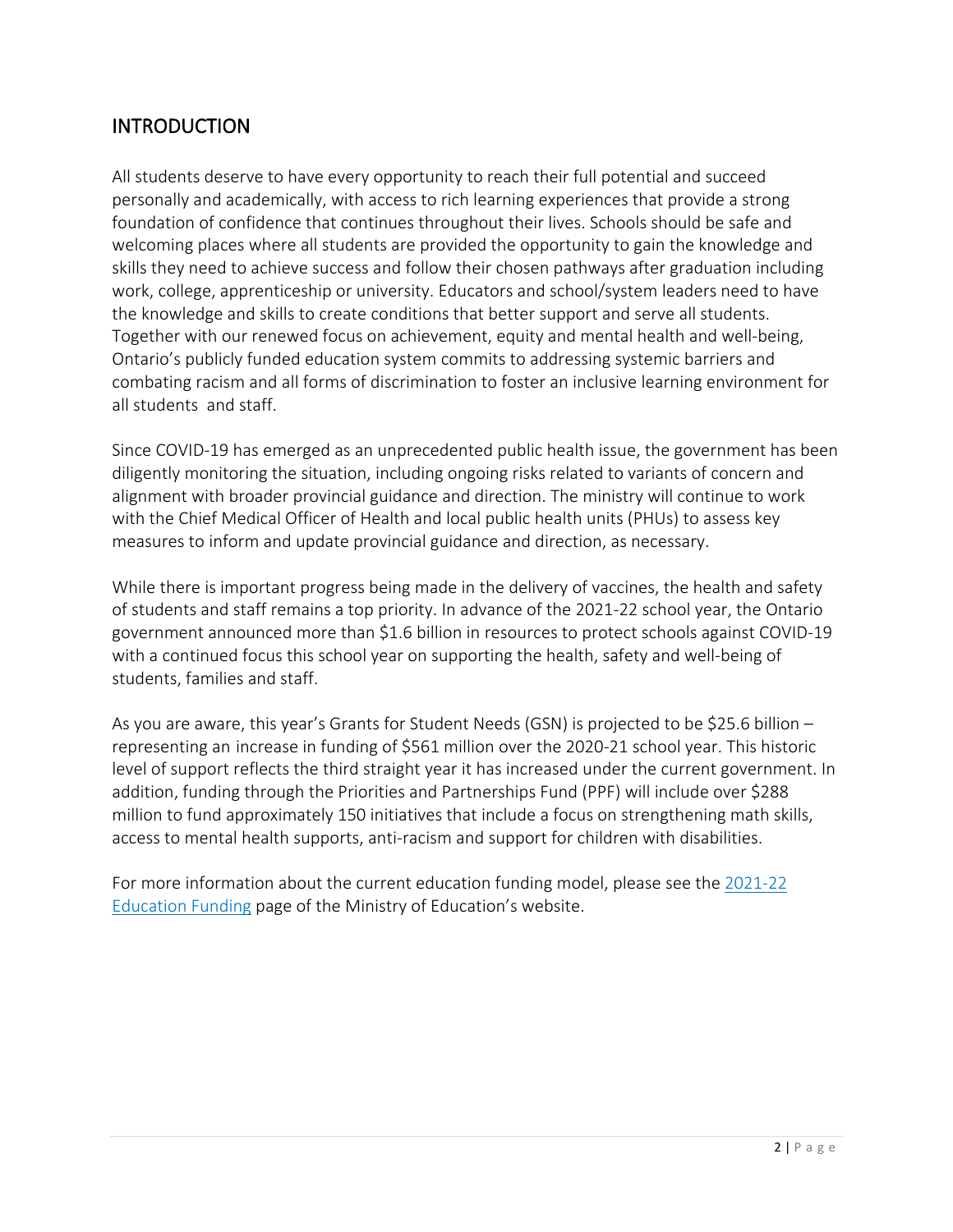# ABOUT THIS CONSULTATION

As in previous years, the government remains committed to discussing education funding reform in Ontario, with education stakeholders through a consultation process that allows stakeholders to provide the benefit of their expertise, experience, and ideas. This year's guide focuses on:

- Mental Health Supports
- Reducing Administrative Burden and Red Tape
- The Learning Opportunities Grant (LOG)
- Urban and Priority High Schools
- The New Teacher Induction Program (NTIP)

You may also submit feedback on education funding topics not outlined in this guide.

To ensure your feedback is considered, please forward your electronic submission by Friday November 26, 2021 to: [EDULABFINANCE@ontario.ca.](mailto:EDULABFINANCE@ontario.ca) If your organization would benefit from a virtual meeting to provide feedback on this year's consultation, please submit a request to the ministry at this same email address, and the ministry would be pleased to arrange one. If you have questions about this consultation, please send them to the email address noted above.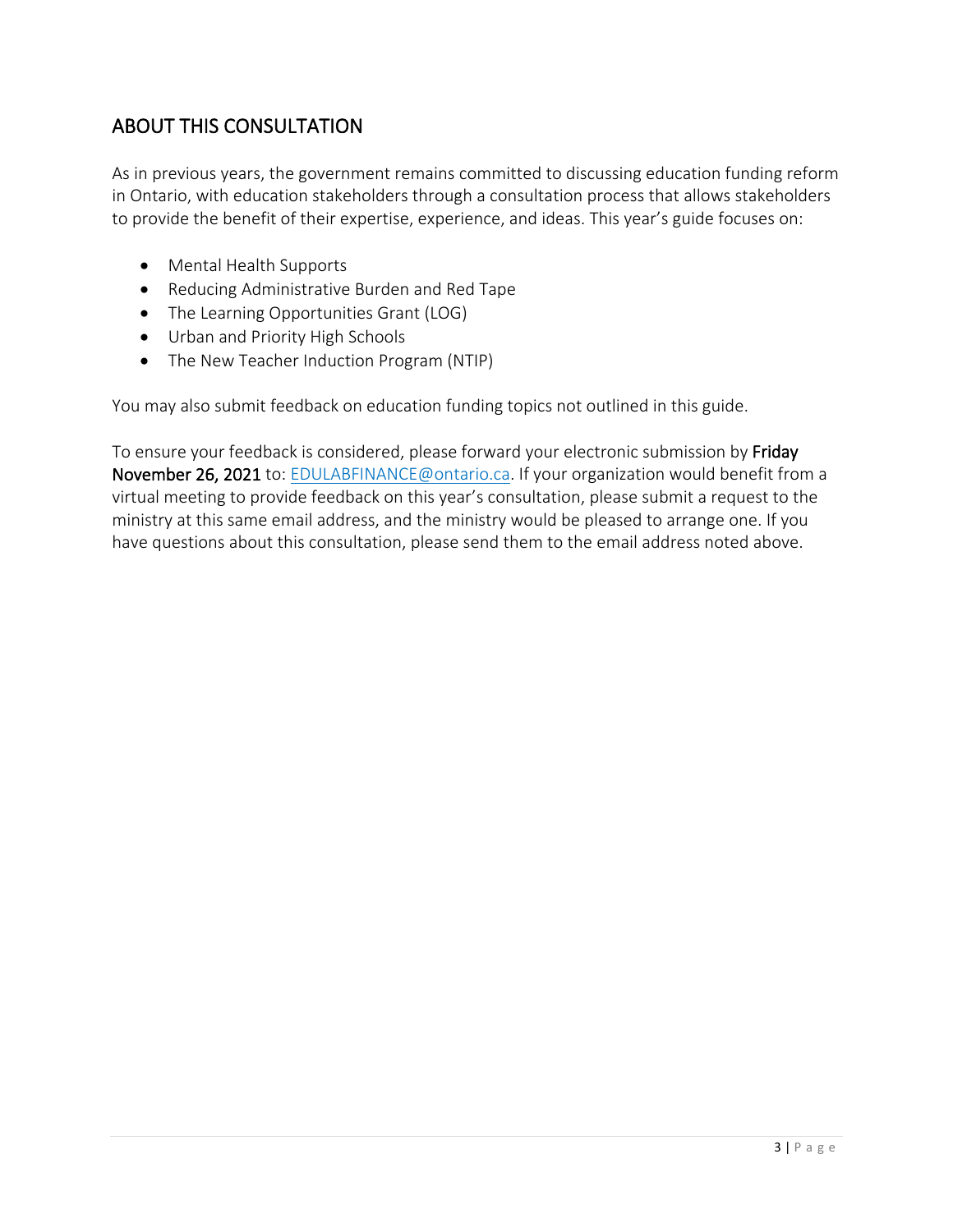# MENTAL HEALTH SUPPORTS

The mental health and well-being of students continues to be an important priority for the Ministry of Education. The ministry has been working with school boards, community organizations, and across government to put in place a range of resources to support the mental health of all students, including access to service at all tiers of intervention across the system of care.

In addition, the ministry has made unprecedented investments to support student mental health and well-being since the beginning of the COVID-19 pandemic. To support student mental health priorities, including learning recovery and renewal, for the 2021-22 school year the ministry will be investing over \$80M in student mental health funding directly to school boards. This includes more than \$45M directed to student mental health in the GSN.

As the government continues to transform the way in which mental health services and supports are delivered provincially, schools are an important part of this comprehensive provincial integrated mental health and addictions system. Schools provide mental health promotion and prevention programing to help equip students with the knowledge and skills to care for their own mental health and make available early intervention high quality mental health and addiction services when students need them.

#### Considerations:

- 1. How are ministry supports helping school boards meet the mental health needs of their students?
- 2. What can the Ministry of Education, other ministries, school boards and other partner agencies do to better support the mental health needs of students?

## REDUCING ADMINISTRATIVE BURDEN AND RED TAPE

The government continues on its path to eliminating burdensome, outdated and unnecessary regulation to help restore Ontario's competitiveness, retain high-quality jobs and attract investment.

To further support the ministry's efforts to streamline reporting while also reducing administrative burden for transfer payment recipients, for 2021-22 the ministry has transferred three PPF allocations into the GSN.

The ministry continues to look for ways of reducing administrative burden and aligning program implementation with ministry priorities, while ensuring strong accountability and value for money.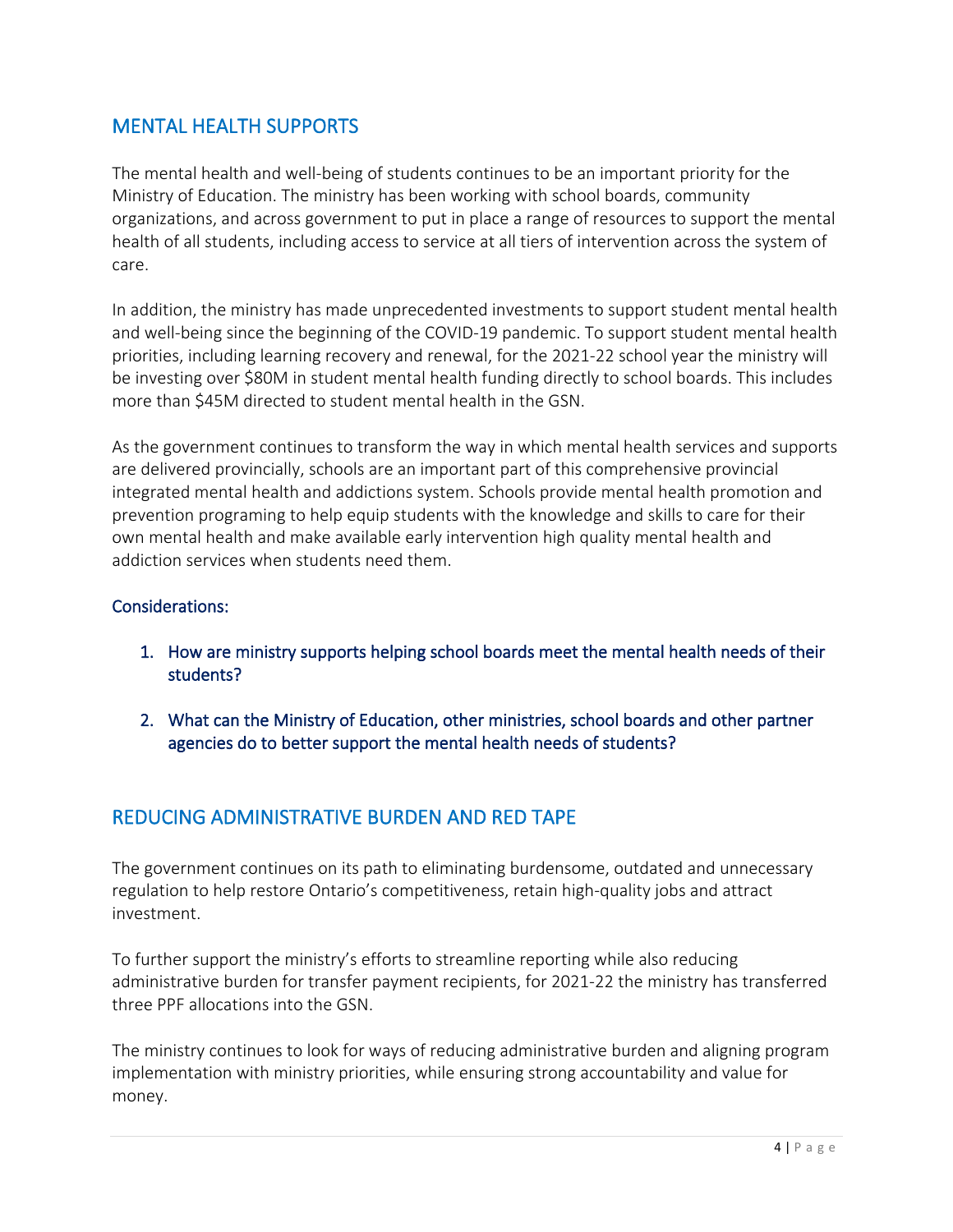#### Considerations:

- 1. What initiatives could support the reduction of red tape and administrative burden for the education sector?
- 2. Are there areas of overlap or duplication within the GSN (e.g., funding or reporting)? If so, what are they?

## LEARNING OPPORTUNITIES GRANT

The LOG provides funding for a range of programs to help students who are at greater risk of poor academic achievement, including providing supports for de-streaming as well as learning recovery programming and supports that are responsive to the challenges that students are experiencing as a result of the COVID-19 pandemic.

The largest portion of LOG funding is flowed through the Demographic Allocation, which provides funding based on social and economic indicators derived from 2006 Statistics Canada's census data that are associated with students having a higher risk of academic difficulty. Indicators include low household income, low parental education, a one-parent household and recent arrival in Canada. This allocation supports school boards in offering a wide range of programs tailored to the local needs of their students.

While the LOG and several other allocations within the GSN still rely on 2006 Census data and socio-economic indicators, the ministry continues to review the impacts of updating the census information for the upcoming school year and beyond. Any updates to the census data would require a redistribution of funding between school boards in recognition of increasing needs.

#### Considerations:

- 1. Given that the 2021 census is nearing completion, what is the best way to integrate updated census information into the GSN?
- 2. Should the Demographic Component of the LOG be focused on a specific outcome(s)? If so, what are they?

## URBAN AND PRIORITY HIGH SCHOOLS

The ministry recognizes the personal and academic challenges that hinder students learning, achievement and full participation in school. The Urban and Priority High Schools Allocation within the GSN provides funding to 12 school boards with schools in urban areas that face challenges such as students experiencing poverty, conflict with the law, academic achievement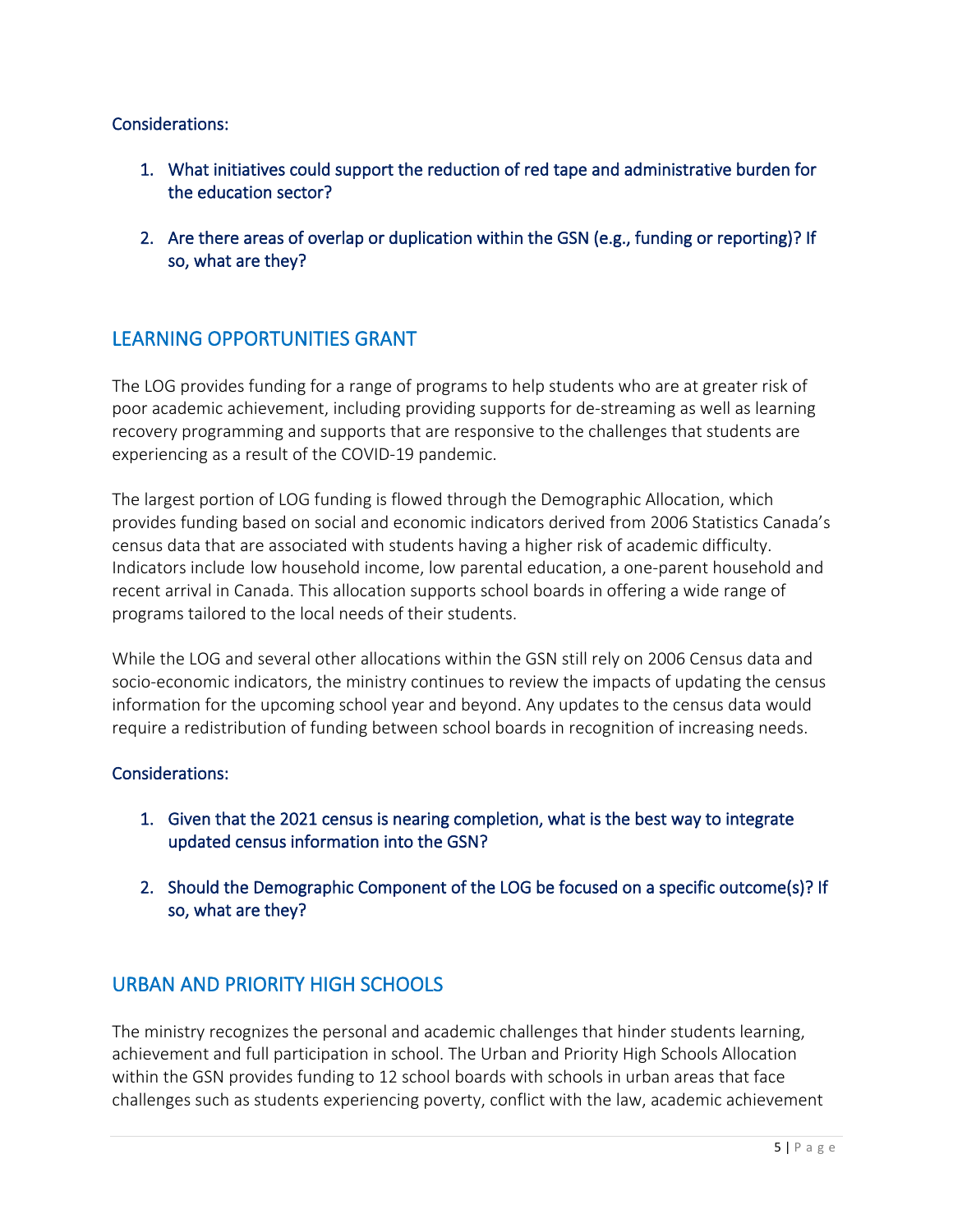issues, and lack of access to community resources. School boards are required to spend these funds on programs and initiatives that support at-risk students in ministry-approved secondary schools.

Schools work with community partners to develop annual action plans to create supportive conditions necessary for learning, including socio-emotional and academic supports, a safe environment, and opportunities aimed at increasing engagement, student well-being and academic achievement.

### Considerations:

- 1. Should the school board list be updated to respond to changing demographics and growth within school boards? If so, what factors should be considered in updating the school board list?
- 2. How can the ministry ensure that the funding allocation is spent on supports for the most academically challenged at-risk students?

# NEW TEACHER INDUCTION PROGRAM

The NTIP Allocation is designed to support the growth and professional development of new teachers in the publicly funded education system. The NTIP provides professional support to help new teachers develop the requisite skills and knowledge to be effective as teachers in Ontario.

In addition to the NTIP induction elements, new permanent hires are evaluated twice within their first 12 months of employment through the Teacher Performance Appraisal process.

School boards will receive funding for the NTIP Allocation that is the lesser of the following:

• \$50,000 per school board plus \$1,058.52 multiplied by the number of teachers on Rows 0, 1, and 2 of a school board's previous year's Teacher Qualifications and Experience Grid

OR

• a school board's eligible current year's expenditure for NTIP